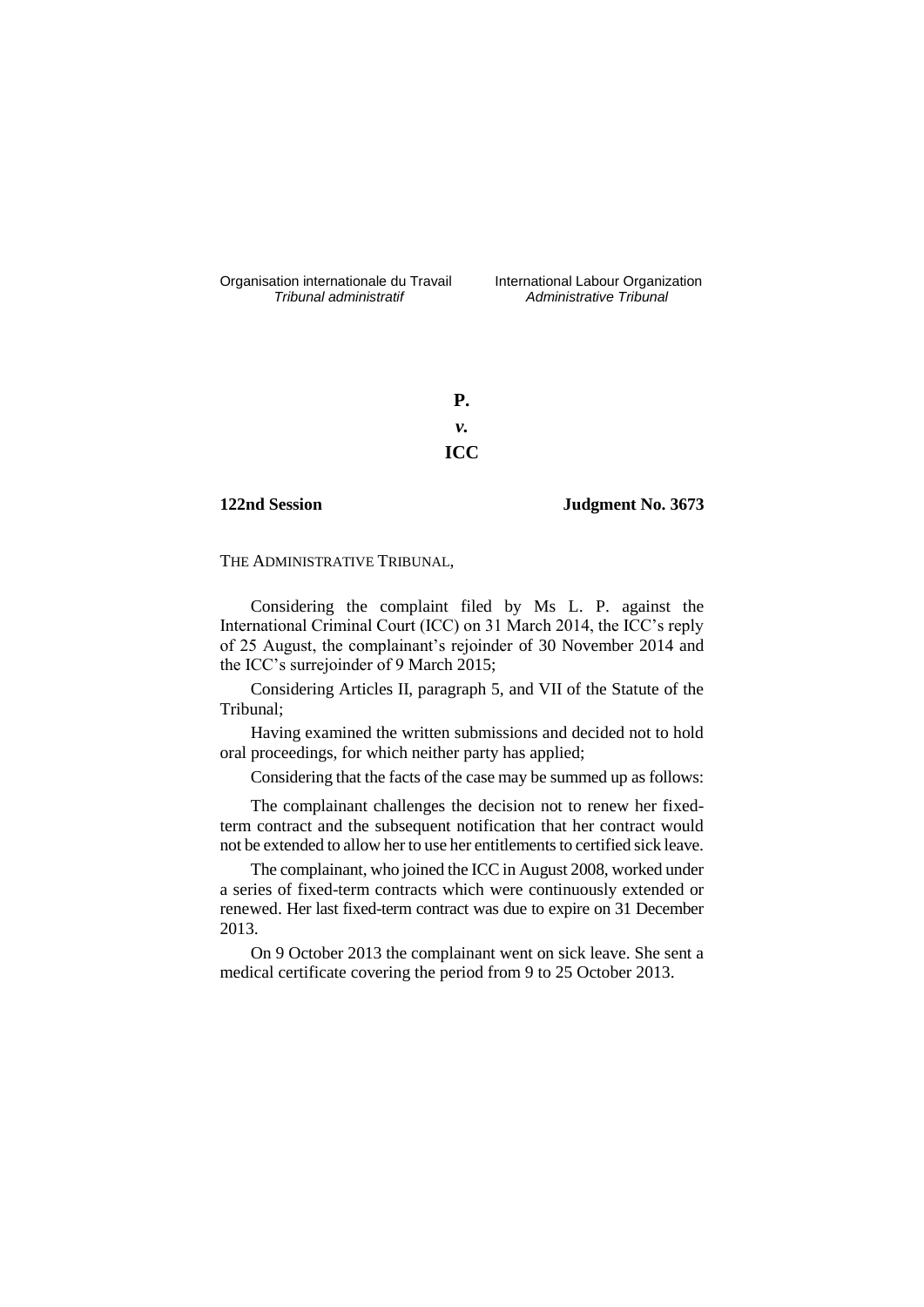By a memorandum of 14 October 2013, which was sent to the complainant that same day by email (to her professional and private email addresses) as well as by internal mail to her office, she was informed that as the General Temporary Assistance (GTA)-funded post that she occupied was to be converted into a permanent position and a competitive recruitment process had commenced to fill the position, her contract would not be renewed beyond its expiration date of 31 December 2013. As the applicable notice period (90 days) had not been respected, she would receive partial payment in lieu of notice, and she would be contacted shortly regarding the separation procedure.

On 23 October the complainant's doctor recommended extending the sick leave period from 26 October to 23 November. It was extended again until 21 December 2013.

On 26 November the complainant sent an email to the Administration asking how she should proceed with her medical certificates. The Medical Officer, Head of the Health and Welfare Unit of the Human Resources Section (HRS) replied that she should send it her medical certificates, as well as any medical reports from her doctor(s). Since she had been on certified sick leave for a period that exceeded twenty consecutive working days, a medical report from her doctor was required pursuant to paragraph 4.3 of the Administrative Instruction on Certified Sick Leave and Emergency Leave dated 25 July 2011 (ICC/AI/2011/005) (hereinafter "the Administrative Instruction").

On 20 December 2013 the complainant's doctor recommended extending her sick leave period from 21 December 2013 to 31 January 2014. Her doctor subsequently issued several certificates recommending the extension of the complainant's sick leave period until 25 April 2014. The complainant continued to submit medical certificates to HRS after the expiry of her contract on 31 December 2013. On 5 February 2014 the Administration acknowledged receipt of a medical certificate and informed her that, since her contract had expired on 31 December 2013 and had not been extended, her medical certificate would be placed in her file and no further action would be taken.

On 3 March 2014 the Administration sent an email to the complainant advising her that, since she was no longer a staff member, she should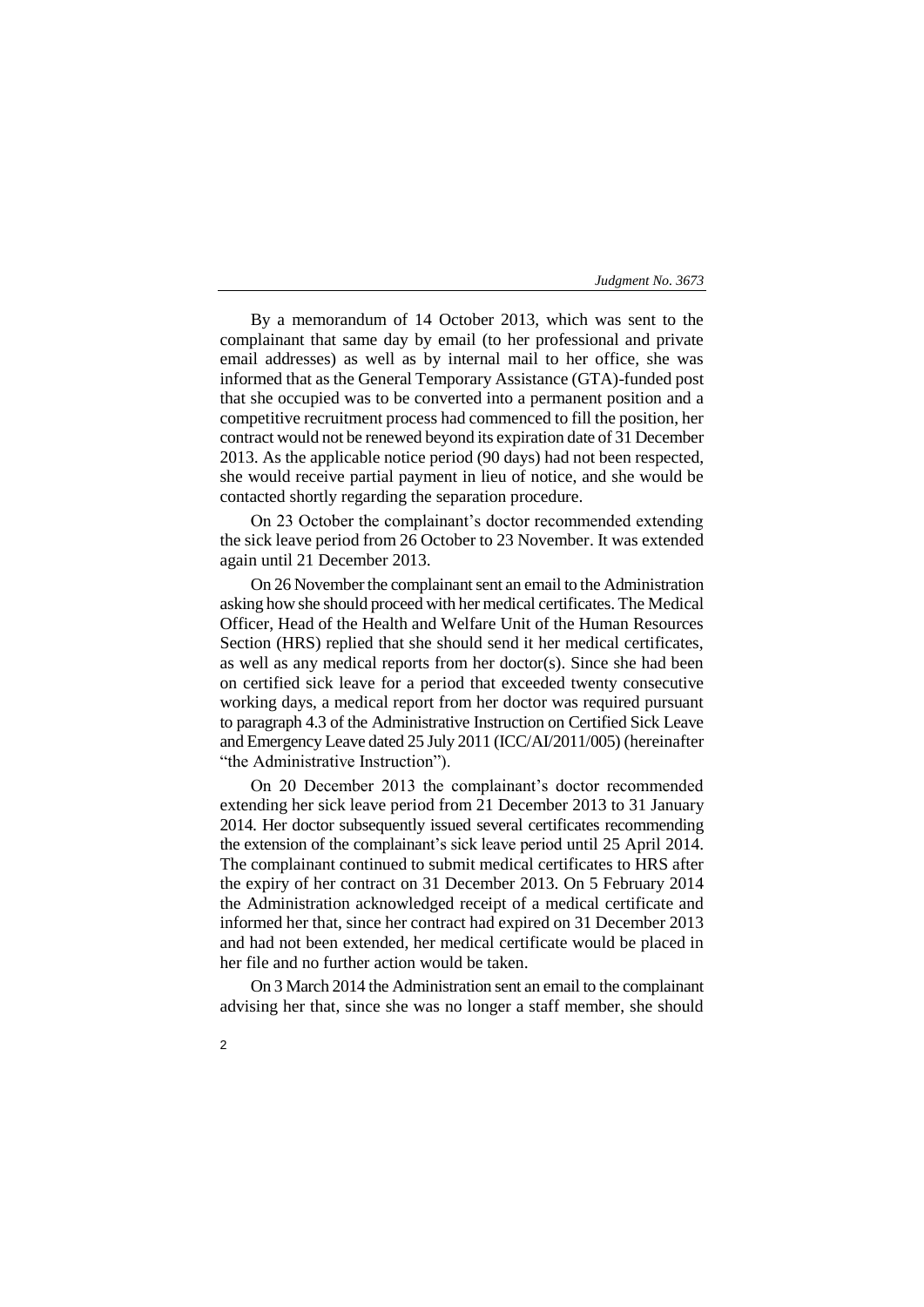stop sending her medical certificates. The complainant reacted by stating that she had been a staff member under a fixed-term contract since August 2008 and she enquired why paragraph 5.17 of the Administrative Instruction was not applied in her case. The Administration replied on 24 March 2014 that, in order for that provision to be applicable, the Medical Officer would need to confirm that for medical reasons, a staff member's contract should be extended to allow him or her to exhaust his or her entitlements to certified sick leave. In the complainant's case, the Medical Officer had been consulted and had confirmed that there was no medical reason to extend her contract beyond 31 December 2013.

On 31 March 2014 the complainant filed a complaint with the Tribunal, impugning the decision of 14 October 2013 not to extend her fixed-term GTA-funded contract. She asks the Tribunal to order her reinstatement as of 1 January 2014 until the end of her sick leave, in accordance with paragraph 5.17 of the Administrative Instruction. She claims 50,000 euros for the failure to provide her with a safe working environment, damages in an equal amount for "loss of moral" and 30,000 euros for the failure to comply with the established administrative procedures of the ICC. She also claims "psychological damages" in an amount equal to three years' net salary and moral damages in the amount of 30,000 euros.

The ICC, which was authorised by the President of the Tribunal to confine its reply to the issue of receivability, submits that the complaint is irreceivable both *ratione materiae* and *ratione temporis*.

# CONSIDERATIONS

1. In the present complaint, filed on 31 March 2014, the complainant challenges the decision dated 14 October 2013 not to renew her fixed-term contract beyond its 31 December 2013 expiration date. She also contests what was notified to her in the email dated 24 March 2014, namely that the provision of paragraph 5.17 of the above-mentioned Administrative Instruction, which allows for the "[e]xtension of fixed-term appointments for utilization of sick leave entitlement", had not been applied in her case.

3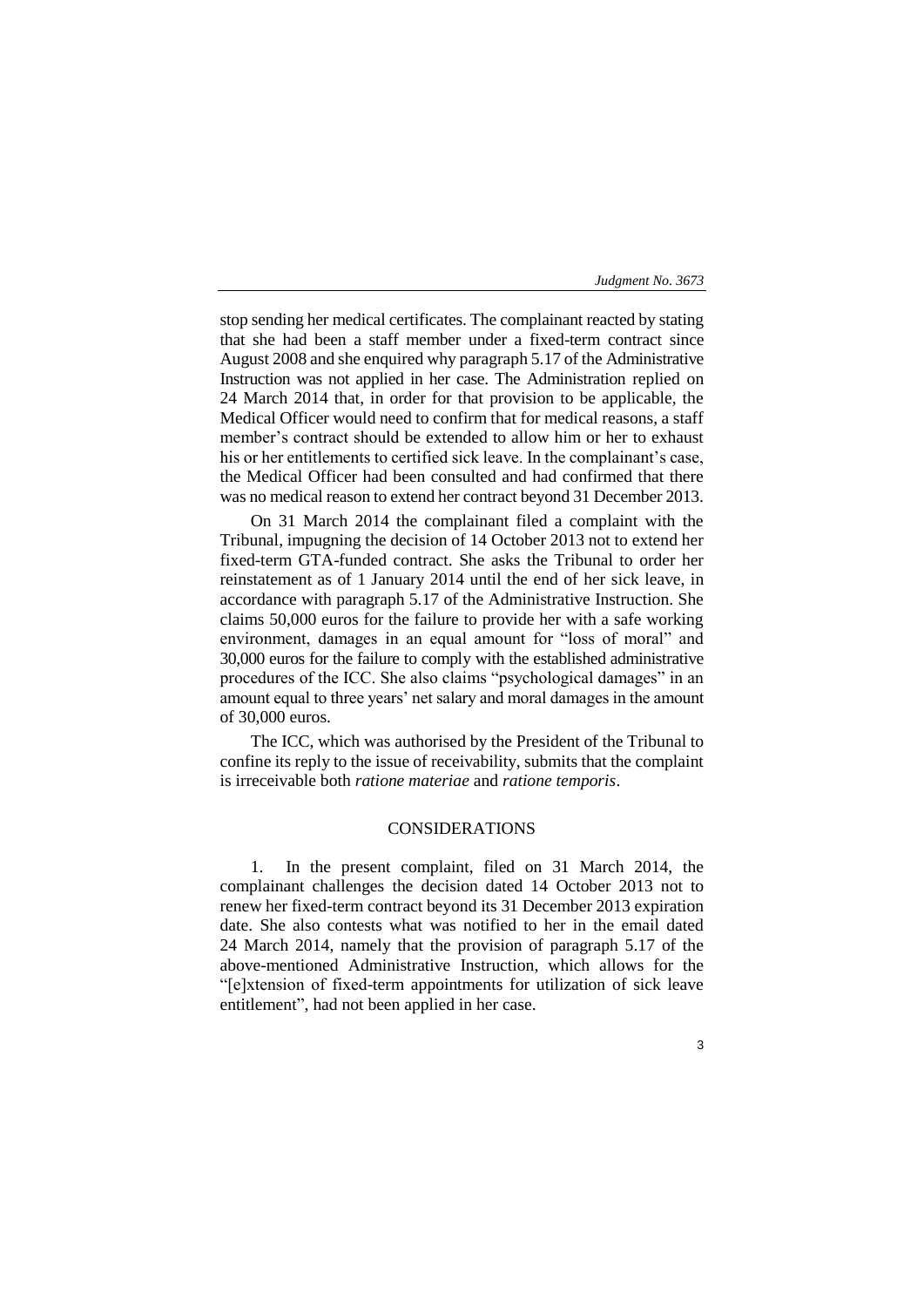## Paragraph 5.17 provides that:

"When a staff member on a fixed-term appointment is incapacitated for service by reason of illness or injury that continues beyond the date of expiration of the appointment that would otherwise not be extended, he or she shall be granted an extension of the appointment, after consultation with the Medical Officer, for the continuous period of certified sick leave up to the maximum entitlement to certified sick leave at full pay and half pay under staff rule 106.4 and section 3 of this Administrative Instruction."

The complainant submits that she was unable to contest the decision not to renew her contract as she was on sick leave when she was notified of it and that, in light of paragraph 5.17 quoted above, her contract should have been extended beyond its expiry on 31 December 2013 until the end of her certified sick leave. She only became aware that paragraph 5.17 of the Administrative Instruction had not been applied to her case when she received an email dated 24 March 2014, which informed her that, in the ICC's opinion, in order for the provision to be applicable, the Medical Officer must confirm that for medical reasons the staff member's contract should be extended to allow him or her to utilise his or her sick leave entitlements. The email stated that in the complainant's case, the Medical Officer had been consulted, that she had confirmed that there was no medical reason to extend the complainant's contract beyond 31 December 2013 and that the provision had been duly taken into consideration before the Administration had proceeded with her separation from service. The complainant submits that as she was a former employee when she received that email, she was unable to access the internal appeal procedure. She seeks reinstatement as of 1 January 2014 until the end of her sick leave in accordance with paragraph 5.17 of the Administrative Instruction, with all relevant payments and contributions. She also claims moral damages under several heads, and costs.

2. The President of the Tribunal has allowed the ICC to limit its reply to the question of receivability. The ICC contests the receivability of the complaint on the ground that the complainant does not impugn a final decision and, therefore, that she has failed to exhaust all internal means of redress. It submits that the internal means of redress are open to both serving and former staff members, provided that the procedure and time limits are otherwise observed and cites Judgment 2111 to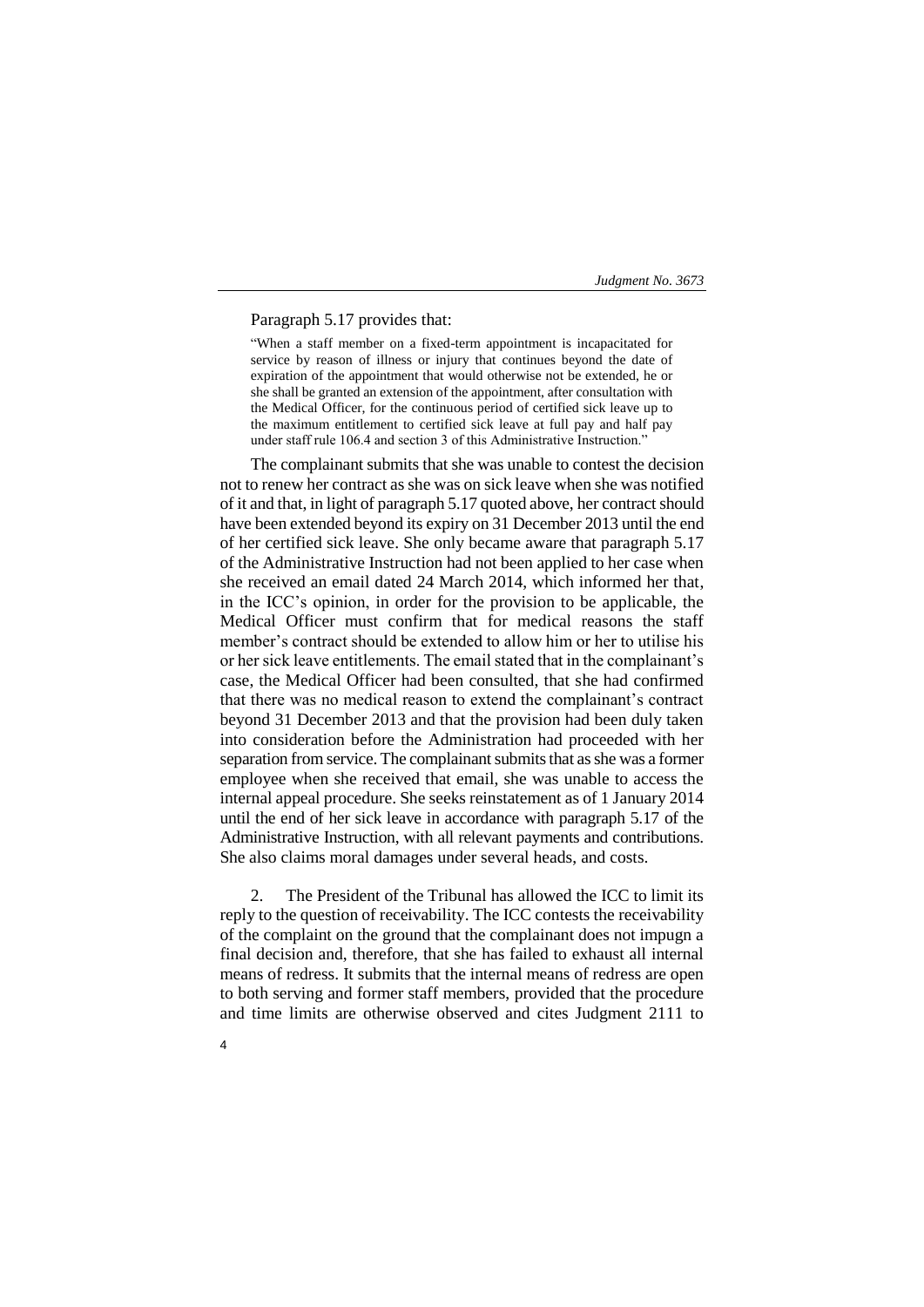5

support its argument that former officials who consider that the terms of their contracts of employment or staff regulations have been disregarded may avail themselves of the means of recourse available for the recognition of their rights, and therefore seek redress under the Staff Regulations (see Judgment 2111, under 6).

3. Rule 111.1 of the Staff Rules of the ICC, which concerns appeals against administrative decisions, provides in paragraph (b) that:

"A staff member who wishes to exercise his or her right to appeal against an administrative decision shall first submit a request in writing to the Secretary of the Board, within thirty days of notification of the decision, for a review of the decision by the Registrar or the Prosecutor, as appropriate."

## Paragraph (d) provides that:

"After the review, the Registrar or the Prosecutor, as appropriate, shall inform the staff member in writing of his or her decision. A staff member who wishes to appeal against the decision resulting from the review shall do so in writing to the Secretary of the Board within thirty days of notification of the decision. The Registrar or the Prosecutor, as appropriate, shall forward this request to the Appeals Board."

4. The preliminary issue is to identify the impugned decision. Article VII, paragraph 1, of the Statute of the Tribunal provides that "[a] complaint shall not be receivable unless the decision impugned is a final decision and the person concerned has exhausted such other means of resisting it as are open to him under the applicable Staff Regulations". The complainant did not avail herself of the internal appeal procedure as provided for under the Staff Rules of the ICC with regard to the decision dated 14 October 2013, nor has she provided any evidence of extenuating circumstances which would allow for an exception to be made. The Tribunal notes that as the complainant was writing emails to the Administration while on sick leave, she could have submitted her request to review the decision not to renew her contract within the applicable deadline. The communication of 24 March 2014 was merely a reconfirmation of the decision of 14 October 2013 which was taken prior to her separation from service; it did not contain any new elements, nor did it alter the previous decision. As the complainant was separated from service on 31 December 2013, it was apparent at that time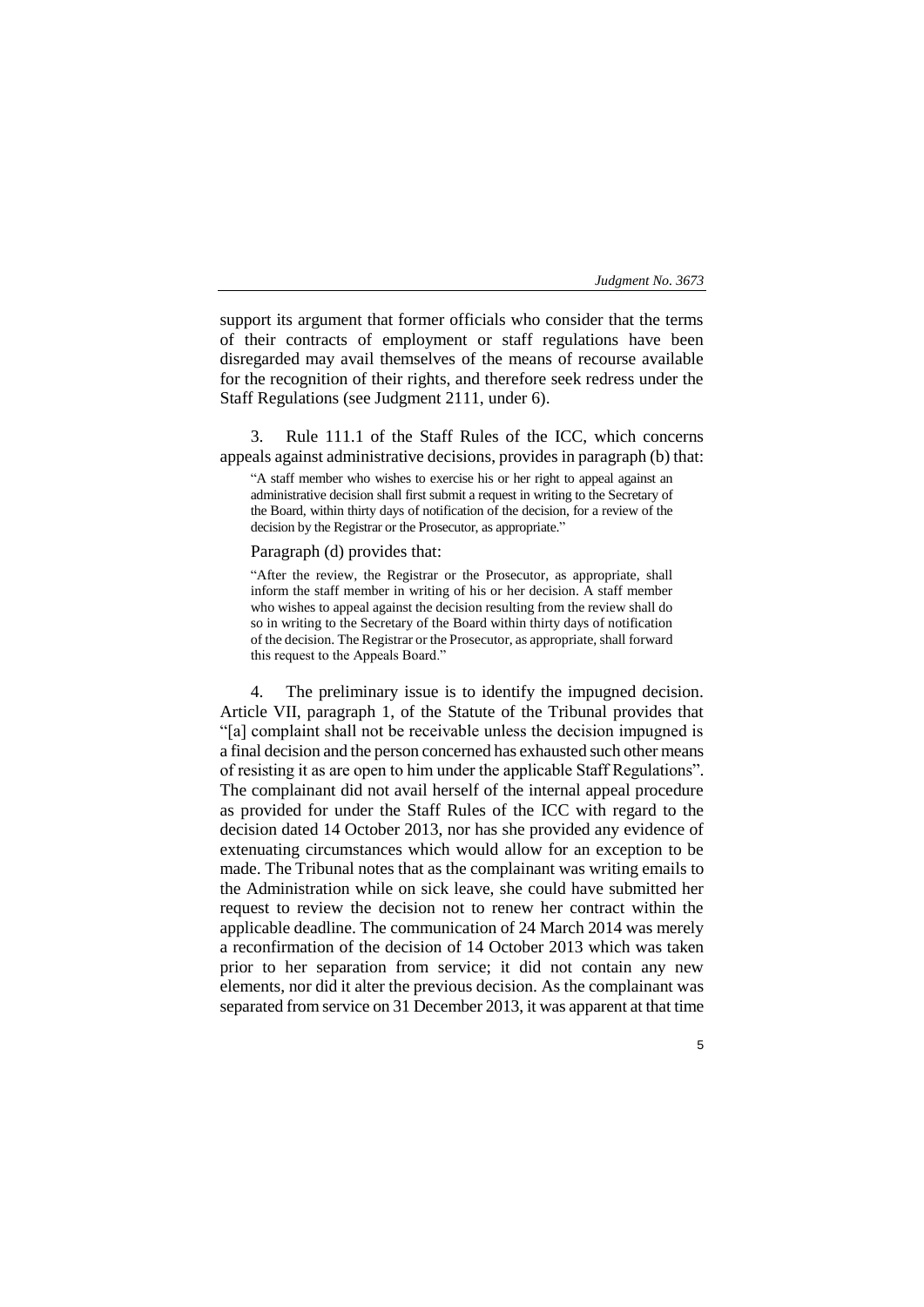that paragraph 5.17 of the above-mentioned Administrative Instruction had not been applied. The complainant did not request a review of that decision within the 30 days provided by Rule 111.1(a), therefore the decision not to apply paragraph 5.17 remained uncontested and cannot be impugned before the Tribunal. The Tribunal notes that the complainant submits that she did not file the internal appeal against the non-application of paragraph 5.17 as she doubted the impartiality of the Appeals Board. Considering that bad faith must be proven and cannot be assumed, and that the Appeals Board allows for alternate members in cases of conflict of interest, the Tribunal finds this submission to be unfounded. Thus, in light of the above, the present complaint is irreceivable as the complainant failed to exhaust all internal means of redress. The complaint must be dismissed.

# DECISION

For the above reasons, The complaint is dismissed.

In witness of this judgment, adopted on 10 May 2016, Mr Giuseppe Barbagallo, Vice-President of the Tribunal, Ms Dolores M. Hansen, Judge, and Mr Michael F. Moore, Judge, sign below, as do I, Dražen Petrović, Registrar.

Delivered in public in Geneva on 6 July 2016.

GIUSEPPE BARBAGALLO

6